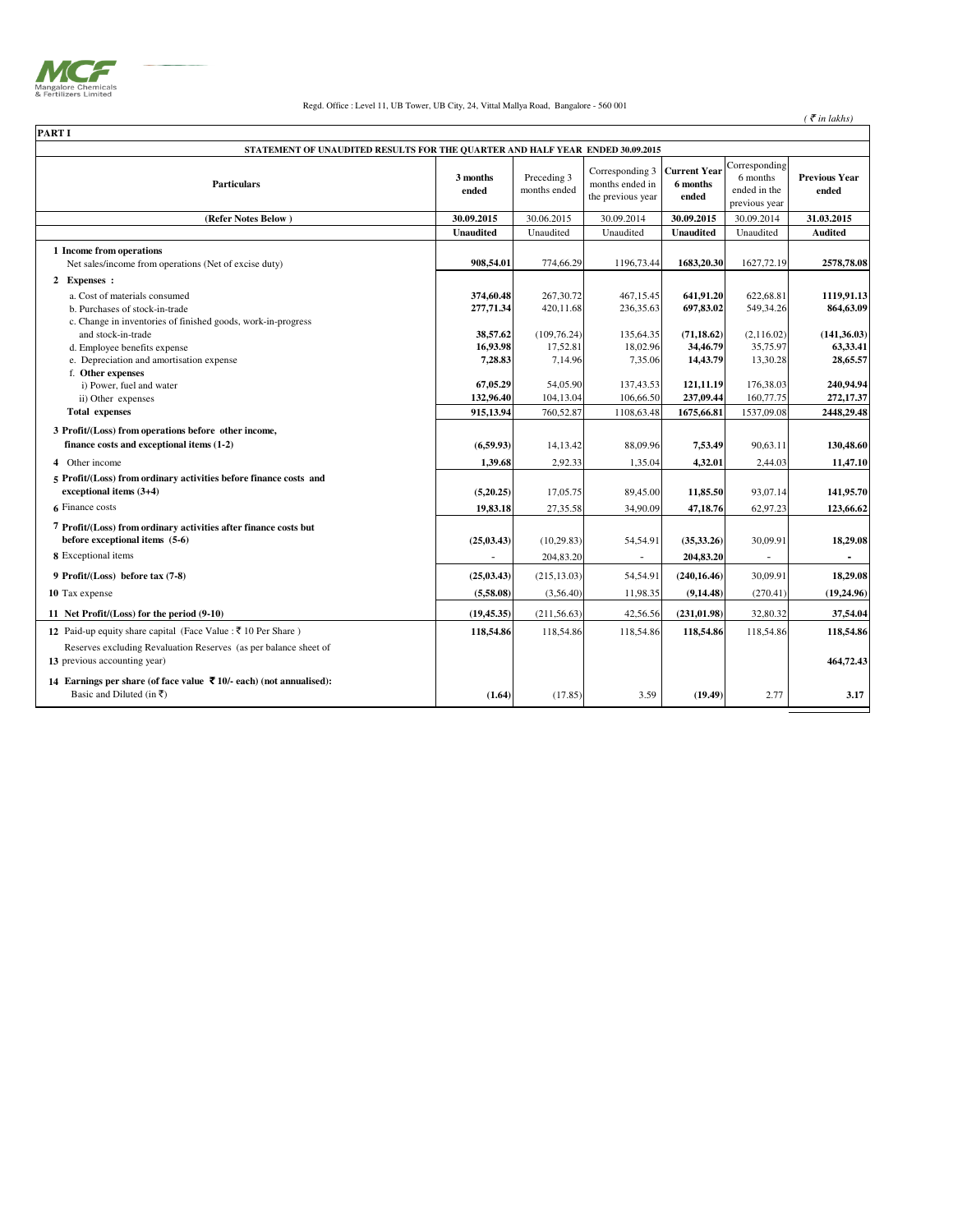

| PART II                                                                                                                                                                                                              |                                    |                             |                                                         |                              |                                           |                                                                                    |  |
|----------------------------------------------------------------------------------------------------------------------------------------------------------------------------------------------------------------------|------------------------------------|-----------------------------|---------------------------------------------------------|------------------------------|-------------------------------------------|------------------------------------------------------------------------------------|--|
| SELECT INFORMATION FOR THE QUARTER AND HALF YEAR ENDED 30.09.2015                                                                                                                                                    |                                    |                             |                                                         |                              |                                           |                                                                                    |  |
| <b>Particulars</b>                                                                                                                                                                                                   | 3 months ended                     | Preceding 3<br>months ended | Corresponding 3<br>months ended in<br>the previous year | 6 months<br>ended            | 6 months<br>ended in the<br>previous year | <b>Previous Year</b><br>ended                                                      |  |
|                                                                                                                                                                                                                      | 30.09.2015                         | 30.06.2015                  | 30.09.2014                                              | 30.09.2015                   | 30.09.2014                                | 31.03.2015                                                                         |  |
| Public shareholding<br>- Number of shares<br>- Percentage of shareholding                                                                                                                                            | 25.00                              | 25.00                       | 78.03                                                   | 25.00                        | 78.03                                     | 72,958,043<br>61.56                                                                |  |
| Promoters and Promoter Group Shareholding<br>a) Pledged / Encumbered<br>- Number of shares                                                                                                                           | 47,533,521                         | 47,533,521                  | 4,753,881                                               | 47,533,521                   | 4,753,881                                 | 4,753,881                                                                          |  |
| Percentage of shares (as a % of the total<br>shareholding of promoter and promoter group)<br>Percentage of shares (as a % of the total<br>share capital of the company)                                              | 40.11                              | 40.11                       | 4.01                                                    | 40.11                        | 18.25<br>4.01                             | 10.44<br>4.01                                                                      |  |
| b) Non-encumbered<br>- Number of shares<br>- Percentage of shares (as a % of the total<br>shareholding of Promoter and Promoter group)<br>Percentage of shares (as a % of the total<br>share capital of the company) | 41,352,586                         | 41,352,586<br>46.52         | 21,289,015                                              | 41,352,586<br>34.89          | 21,289,015<br>81.75<br>17.96              | 40,803,226<br>89.56<br>34.43                                                       |  |
|                                                                                                                                                                                                                      | <b>PARTICULARS OF SHAREHOLDING</b> |                             | 29,629,043<br>53.48<br>46.52<br>34.89                   | 29,629,043<br>53.48<br>34.89 | 92,472,254<br>18.25<br>81.75<br>17.96     | Corresponding<br><b>Current Year</b><br>29,629,043<br>92,472,254<br>53.48<br>46.52 |  |

|   | <b>Particulars</b>                             | For the quarter<br>ended 30.09.2015 |
|---|------------------------------------------------|-------------------------------------|
| R | <b>INVESTOR COMPLAINTS</b>                     |                                     |
|   |                                                |                                     |
|   | Pending at the beginning of the quarter        | Nil                                 |
|   | Received during the quarter                    | 8                                   |
|   | Disposed off during the quarter                | 8                                   |
|   | Remaining unresolved at the end of the quarter | Nil                                 |
|   |                                                |                                     |

Page 2